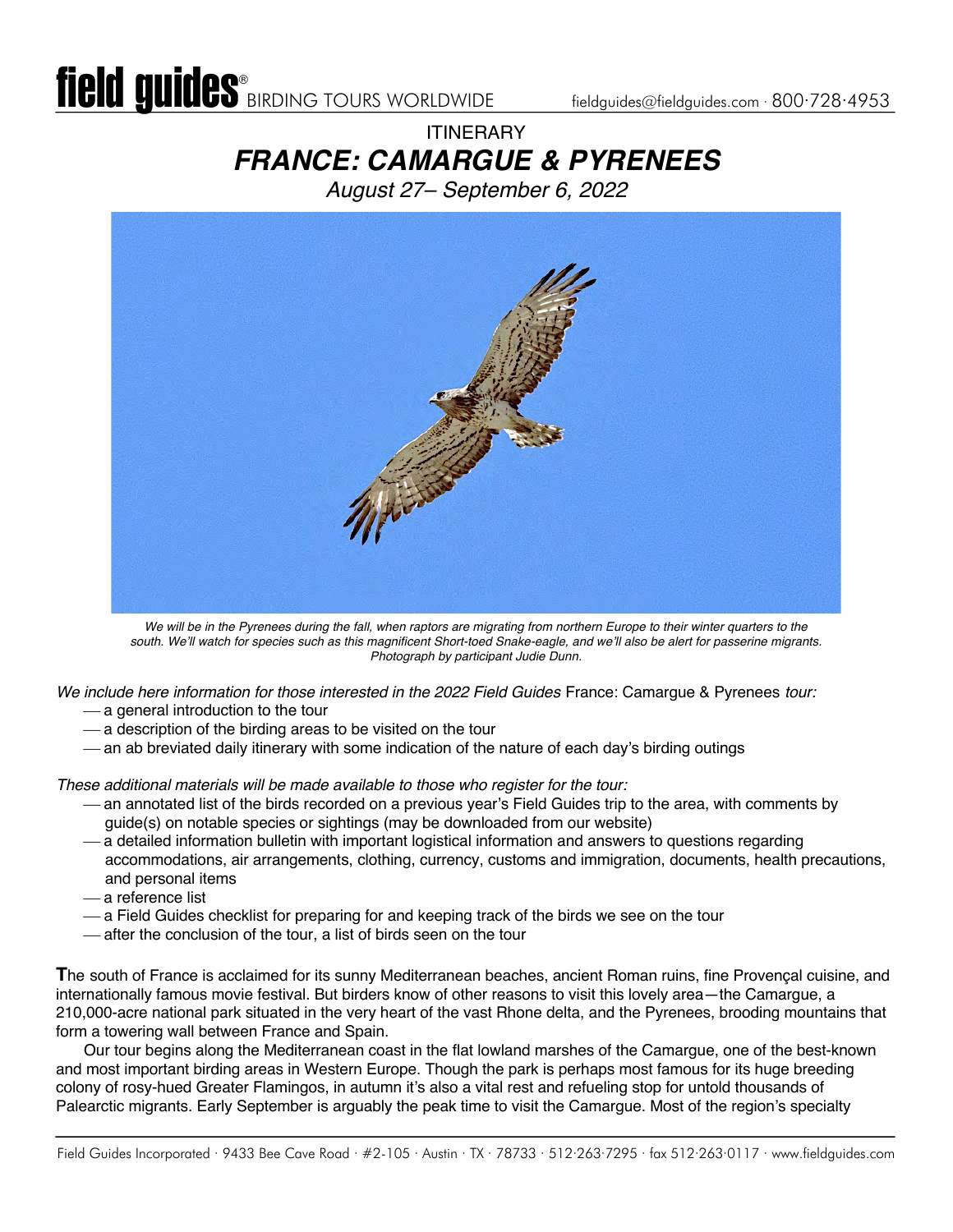breeders are still around at this time, and with flocks of migrant shorebirds also passing through, we may encounter anything from Squacco and Purple herons, Wood Sandpiper, and Slender-billed Gull, to colorful European Rollers and Eurasian Hoopoes, Spectacled Warbler, Short-toed Snake-Eagle, and the omnipresent Eurasian Marsh-Harrier.

![](_page_1_Figure_1.jpeg)

Throughout our stay in this delightful corner of Provence, we'll be based near the historic Roman town of Arles in a small country hotel that features wonderful regional cuisine. Not only is our hotel convenient to all the prime wetland sites, it's also only a short distance from two additional habitat types—the dry plain of La Crau and the low wooded hills around Les Baux de Provence. Among the many varied possibilities here are such species as Lesser Kestrel, Eurasian Thickknee (Stone-curlew), Little Bustard, Pin-tailed Sandgrouse (very rare now), Iberian Gray Shrike, and Sardinian Warbler, while an evening foray to look for the mighty Eurasian Eagle-Owl could result in a thrilling highlight to our stay in the lowlands.

After enjoying the varied habitats around the Camargue, we'll move west to the Pyrenees. Rising to more than 10,000 feet, these rugged mountains comprise the highest limestone range in Europe. Stretching from the shores of the Atlantic Ocean in the west to the warmer blue waters of the Mediterranean in the east, they run more or less the full length of the border between France and Spain—a span of 250 miles—but they're at their most spectacular in the scenic Gavarnie area south of Lourdes, where we'll spend four nights at a lovely hotel in the picturesque mountain village of Gèdre.

Hemmed in by montane forests, upland meadows, and the spectacular peaks of the High Pyrenees, Gèdre is the perfect base from which to enjoy a series of short drives and leisurely walks in our quest for some of Europe's most sought-after birds. Here, we will search for Alpine Accentor, Citril Finch and Yellow-billed (Alpine) Chough, the rare and impressive Bearded Vulture (Lammergeier), and the ever-elusive Wallcreeper. The precipitous alpine crests can act as a barrier to many of Europe's summer migrants, southbound now toward their winter quarters in tropical Africa, and periods of inclement weather during September sometimes result in sizable fallouts in the valleys. Those who enjoy watching birds of prey will find this an exciting place, too, as many European raptors pass south via the high mountain passes in the fall.

**All participants will be required to confirm they will have completed a full COVID vaccination course at least two weeks prior to the tour (which, for tours departing on or after March 1, 2022, includes a booster)**. Having a vaccinated group will greatly diminish but not eliminate the possibility of the group and individual participants being adversely affected by COVID-19. **We are requiring all of our staff guides to be vaccinated, including getting the booster**. Note too, that many travel destinations are or soon will be requiring proof of vaccination for entry to bypass testing delays or quarantine, and that entry requirements for a destination can change at any time. Proof of a booster shot, too, may become a requirement for some travel destinations if they choose to declare that vaccinations do not last indefinitely. And having a booster means your risk is lowered and your travel plans and those of our group are less likely to be disrupted.

*We want to be sure you are on the right tour! Below is a description of the physical requirements of the tour. If you are concerned about the difficulty, please contact us about this and be sure to fully explain your concerns. We want to make sure you have a wonderful time with us, so if you are uncomfortable with the requirements, just let us know and we can help you find a better fitting tour! Field Guides will not charge you a change or cancellation fee if you opt out within 10 days of depositing.*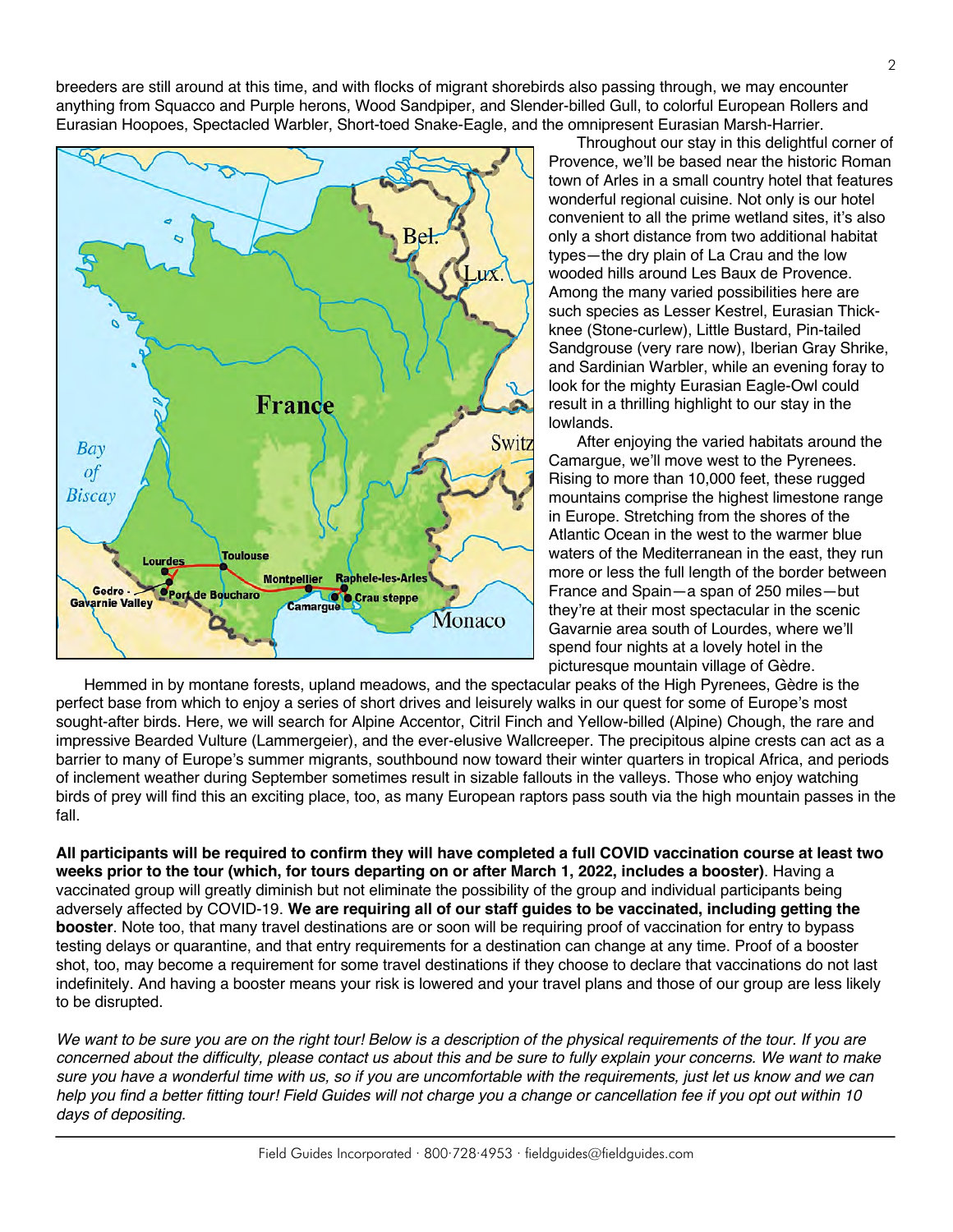#### **Physical requirements for the tour:**

- **TRAILS AND WALKING:** For much of the trip, we'll be birding along smooth paved roads or wide, rough dirt tracks. We may (optionally) venture onto narrower dirt trails which may be rough or muddy, with potential trip hazards or loose stones. Those who use walking sticks should be sure to bring them along. The terrain in the Camargue and La Crau is predominantly flat and easy-going. Much of our birding here is possible from or close to the road and most walks are short, typically one-half to two miles (one to four kilometers). In the Pyrenees, and around Les Baux de Provence (in low hills in the Camargue region), some of our birding will be done from the roadside and some along trails on foot. In both places, most of our steepest ascents will be made in the vehicles. At the Cirque de Gavarnie, we will be on foot for most of the day, making a round trip of about 6 miles/10 kilometers (closer to 7 miles/12 kilometers if you go up into the cirque itself); there is a café where we can rest and refresh near the furthest point on the trail. As one would expect from a mountain region, there are inevitably some steeper sections, but our pace will be leisurely enough so as to present little difficulty to anyone in reasonable health and used to some regular walking.
- **POTENTIAL CHALLENGES:** Our hotel near Arles does not have an elevator, so you may need to climb a flight of stairs to reach your room; if you are unable to do so, please contact our office **as soon as possible** so that we can try to get a room for you on the ground floor. Access to some of our birding spots entails travel along unpaved tracks that may be bumpy and/or dusty. Those with a fear of heights should be aware that some of the roads and tracks that we use in the mountains are edged by significant drops on one side.
- **PACE:** Throughout the tour, breakfast is served from 7:30 a.m. onwards. In the Camargue, we'll offer a few prebreakfast outings (starting at 7 a.m. and returning for a later breakfast); those who want a later start can join us for breakfast. We'll then be out for the whole day, taking a picnic lunch with us and returning to the hotel between 5:30 and 6:30 p.m. At both hotels, dinner is served from 7:30 p.m. onwards.
- **ELEVATION:** Our hotel in Gedre sits at 3100 feet. We'll reach elevations of 5500 feet in the Cirque de Gavarnie (with an elevation gain of 680-850 feet, depending on whether you stop at the café or continue up into the cirque itself), and up to a maximum of about 7600 feet in the Port de Boucharo and on the hills above the Col du Tourmalet (reached by vehicle in both places).
- **WEATHER:** The south of France is renowned for its sunny, Mediterranean climate. Daytime temperatures are typically in the 80s F, though in some years, they've reached the high 90s in the Camargue and in others, they've dropped to the 60s in the Pyrenees. Early morning temperatures in the mountains can dip into the low 40s. It is often quite breezy in the Camargue, with winds occasionally approaching 40 mph. Rain is possible on any day, though it is generally more likely in the mountains. At the highest elevations, snow is also possible, though highly unlikely this early in the season.
- **VEHICLE SEATING:** We'll travel in two 9-seater vans. You'll need to be able to climb in and out using the running board step, which is about 15 inches from the ground, and to maneuver into the rear seats of the vehicle, which will entail some degree of flexibility. Your guide(s) will implement a rotation system so that everyone has a chance to be "up front". Those who experience motion sickness should bring adequate medication for the duration of the tour, as we are not able to reserve forward seats for those with medical conditions.
- **BATHROOM BREAKS:** While we'll use modern, indoor facilities where they're available, our options in many places in France will be limited, so participants should be prepared for the inevitable bush stop.
- **OPTING OUT:** On all but our transfer days, participants can easily opt to sit out a day and sometimes a halfday.

If you are uncertain about whether this tour is a good match for your abilities, please don't hesitate to contact our office; if they cannot directly answer your queries, they will put you in touch with your guide.

### **Itinerary for France: Camargue & Pyrenees**

#### **Day 1, Sat, 27 Aug. Flights depart from the US**.

**Day 2, Sun, 28 Aug. Arrival into Montpellier and transfer to hotel.** Your guide(s) will meet the group just outside the baggage claim exit in the Montpellier Airport at 3:00 p.m. Once we've assembled, we'll transfer to our hotel, which is about a 90-minute drive away—though our journey will take longer, as we'll be birding along the way. Be sure to have your binoculars handy, as there should be plenty to tempt us, with chances to look for Mediterranean, Black-headed, and Yellow-legged gulls, Little Egret, Great Crested Grebe, and our first Greater Flamingos. We plan to arrive at our hotel by 6:30 p.m. Night at Hotel des Granges, Arles.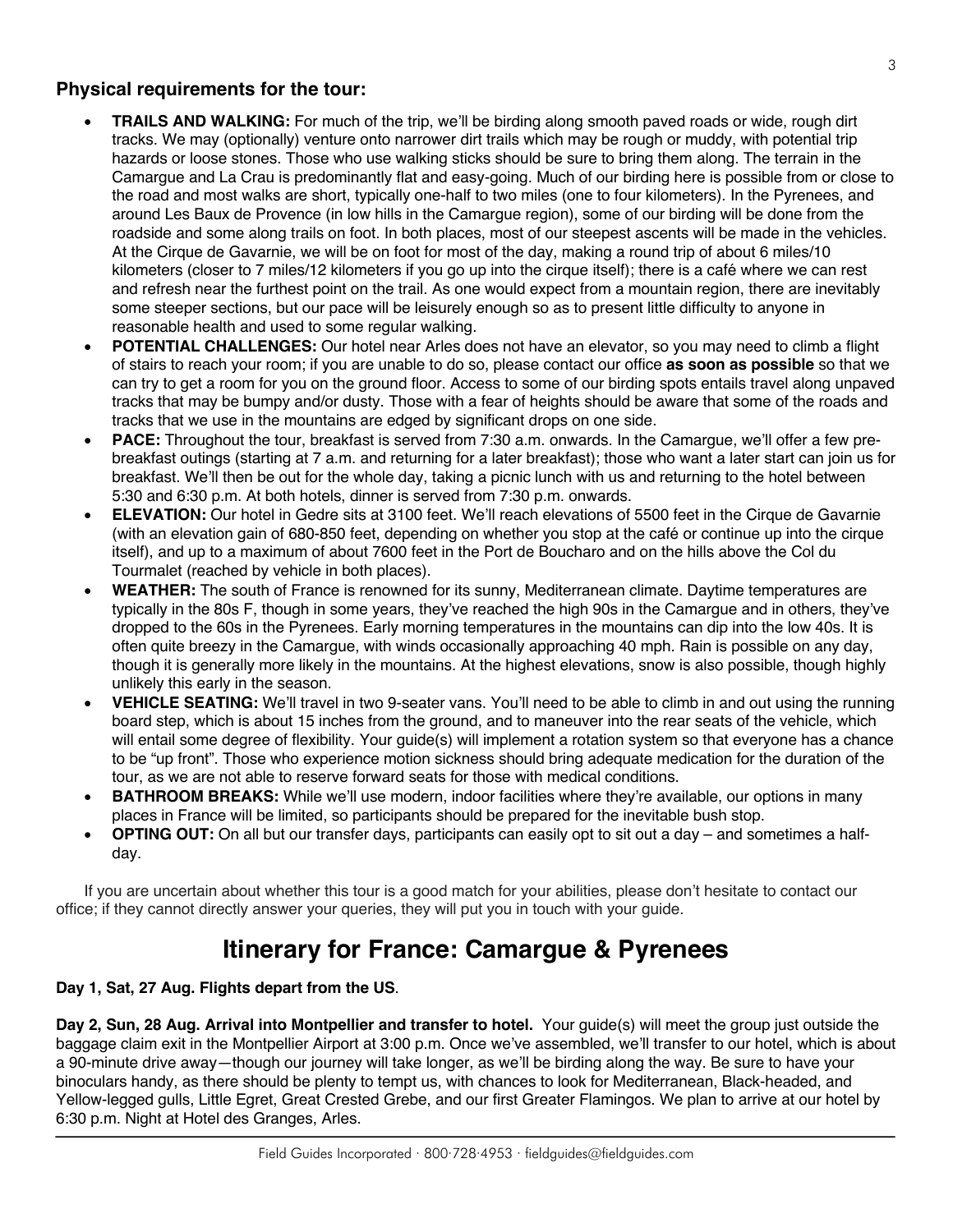![](_page_3_Picture_0.jpeg)

*The Greater Flamingo may be the avian symbol of the Camargue. These flamboyant birds breed in the saline lagoons, and we'll have opportunities to see adults, and hopefully, a good crop of youngsters when we visit. Photograph by guide Marcelo Padua.*

**Days 3-5, Mon-Wed, 29-31 Aug. The Camargue.** Our hotel near Arles is well placed for easy exploration of this wonderful corner of France, famed for its flocks of pink-dusted Greater Flamingos, galloping white horses, and black fighting bulls. Although much of the northern part of the huge Rhone river delta has been converted into rice paddies, further south there are still wide expanses of reed, marsh and lakes, saline lagoons, and dry Mediterranean steppe that shelter a rich variety of resident species as well as a host of passage migrants and shorebirds. Little Egrets, Gray, Squacco, and Purple herons, Eurasian Marsh-Harrier, Little and Whiskered terns, Zitting Cisticola, and Cetti's Warblers are among the many mouth-watering possibilities we could see. Colorful migrant European Rollers seem to favor certain stretches of roadside wires, but despite their dazzling colors, troops of mellow-voiced European Bee-eaters can be surprisingly hard to spot as they too drift south, passing high overhead.

Most conspicuous of all the region's long list of breeding birds, however, will be those beautiful but fragile-looking flamingos. Although most of the "ugly-duckling" youngsters will have dispersed from their breeding colony by this time, some will doubtless remain, huddled together into a noisy creche at the back of their nesting lagoon. Flocks of peculiarly "nosey" Slender-billed Gulls, their bodies often flushed a quite startling shade of pink, are another delight at this season, and, with a little perseverance, we may be able to locate a skulking Spectacled Warbler or two amidst the *Salicornia* scrub.

As we thread our way around the maze of unpaved tracks that crisscross the Camargue's patchwork of brackish lagoons, we may find scattered groups of Sandwich, Black, and Common terns, and we should add the likes of Pied Avocet, Black-winged Stilt, Kentish, Common Ringed, and Little Ringed plovers, Little Stint, Dunlin, Ruff, and Wood, Green, and Curlew sandpipers to our already impressive list of species. As a further incentive, September is an excellent month for turning up some of the Camargue's rarer visitors. Unexpected highlights on past tours have included such uncommon treats as Eurasian Spoonbill, Eleonora's and Red-footed falcons, Elegant Tern, Broad-billed Sandpiper, and Temminck's Stint.

Twelve thousand years ago, the Crau—an arid, stony plain to the east of the Camargue—was the delta of the river Durance. With its waters long since diverted into the Rhone, this unique steppe-meadow habitat is now home to a fascinating range of dry-country birds, including Greater Short-toed Lark, Tawny Pipit, Little Bustard and a small, isolated, and dwindling population of Pin-tailed Sandgrouse. As their specialized habitat becomes ever more fragmented, the last two species can be particularly difficult to find nowadays, and we'll need a bit of luck if we are to be successful with either. The piles of stones that stretch away in all directions provide ample lookout posts for Eurasian and Lesser kestrels, and Little Owls. Though these stone piles may seem something of a puzzle at first sight, they were in fact made by POWs during the Second World War; the Nazis were trying to prevent Allied forces from mounting an airborne invasion using troop-carrying gliders. In September, flocks of up to fifty Eurasian Thick-knees (Stone-curlews) sometimes gather on the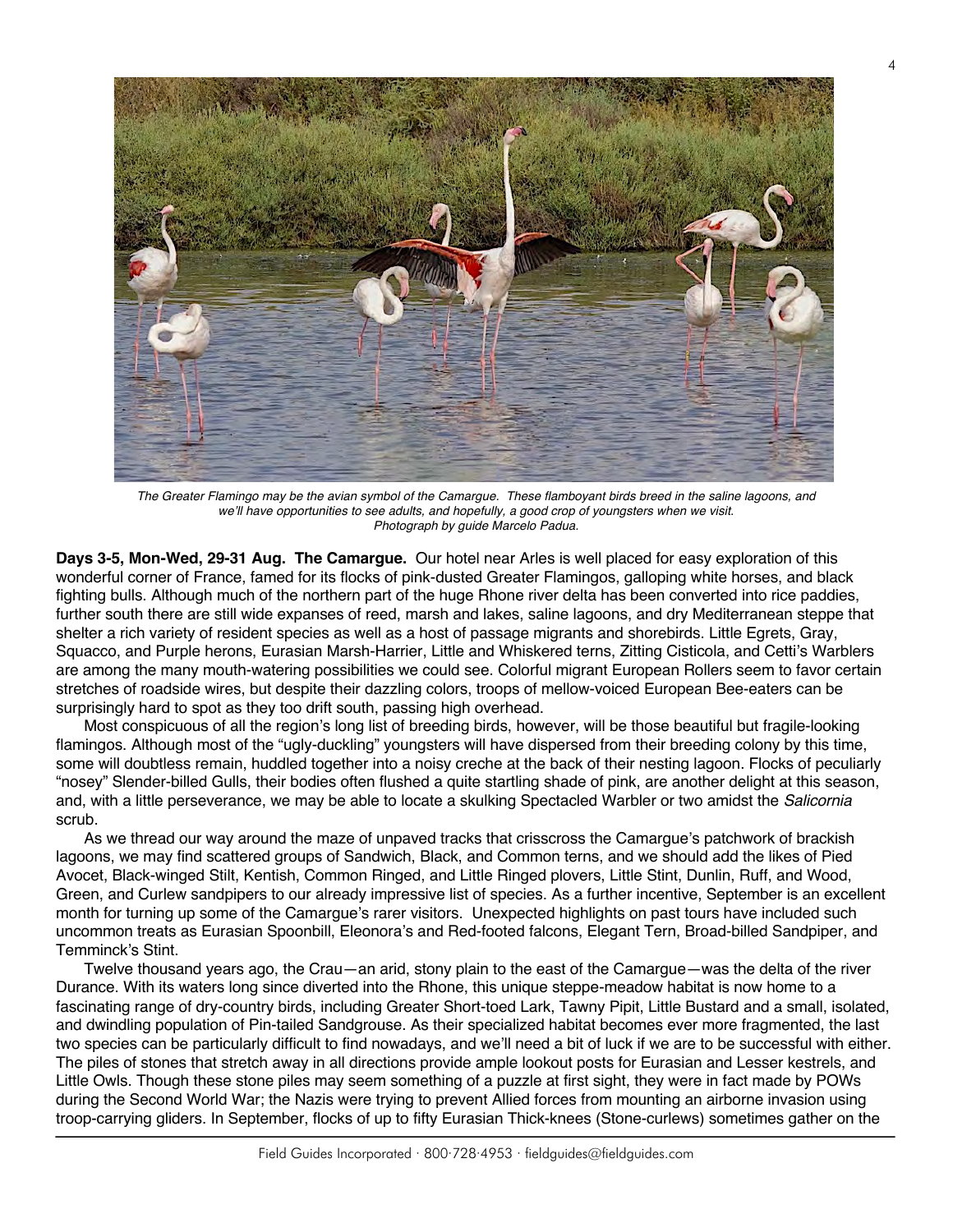Crau, and we'll keep an eye open too for the Iberian Gray Shrike, widely recognized as a full species now (having formerly been lumped with Southern Gray Shrike (and with Northern Gray Shrike before that!)). Several recent tours have found small groups of migrant Eurasian Dotterel and big flocks of lingering Calandra Larks resting in the steppe. **Note: vehicular access to the Crau has been greatly restricted since an illegal rave in 2017; this will limit us to areas we can reach on foot, and thus may reduce (but not eliminate) our chances for a few of the Crau area species.**

To the north of Arles, the rugged limestone hills around Les Baux de Provence lie within easy reach of our hotel and offer yet another delightful change of scene. The herb-scented slopes, dotted with pines and evergreen scrub, are the haunt of Alpine Swift, Eurasian Crag-Martin, Long-tailed Tit, Blue Rock-Thrush, and scolding Sardinian Warblers, while migrants such as Tree Pipit and European Pied Flycatcher often pause here during September. It's in the evening, however, that these attractive low hills really come into their own. As the sun begins to set and the daytime temperature cools, we'll watch and eagerly await the appearance of the impressive Eurasian Eagle-Owl from its rocky roost. Nights at Hotel des Granges, Arles.

![](_page_4_Picture_2.jpeg)

*The stony steppe habitat of the Crau attracts migrants such as the Eurasian Dotterel. Photograph by participant Bill Byers..*

**Day 6, Thu, 1 Sep. To The Pyrenees.** Leaving Arles this morning, we'll wind south along the coast and then west, taking the Autoroute to Toulouse and then onward to Tarbes. Although it's a fairly long drive, the roads are good and (traffic permitting) we'll plan several birding stops along the way. Once we're south of Toulouse, we'll meander along quiet rural roads through a rolling landscape dotted with sleepy, red-roofed villages, farmland, and deciduous woods, keeping our eyes open for Common Buzzard, Eurasian Hobby, European Stonechat, Eurasian Tree Sparrow, Cirl Bunting, and other species typical of this part of southern Europe.

Returning to the highway, we'll continue west to Lourdes and then swing south to begin the ascent to our hotel at Gèdre, which nestles in the wooded Gavarnie valley at an elevation of around 3100 feet, in the heart of the French Pyrenees. Along the way, we'll make a stop at Pic du Pibeste, an area well-known for its raptor roost. There we might see soaring Eurasian Griffons, Red Kites, Peregrine Falcons and Egyptian Vultures. Night in Gèdre.

**Days 7-9, Fri-Sun, 2-4 Sep.** The Gavarnie valley is the premier bird-watching site in the French Pyrenees, and our hotel is superbly situated to give easy access to this marvelous place, with its resident Wallcreepers and Lammergeiers, its fascinating alpine flora and fauna, and its breathtaking vistas. (On several recent tours, our groups have been treated to views of Lammergeier while enjoying a beer on the hotel's terrace. Some have even been lucky enough to spot one from their bedroom windows!) An additional attraction of the Gèdre-Gavarnie area is that much of our birding can be enjoyed on foot.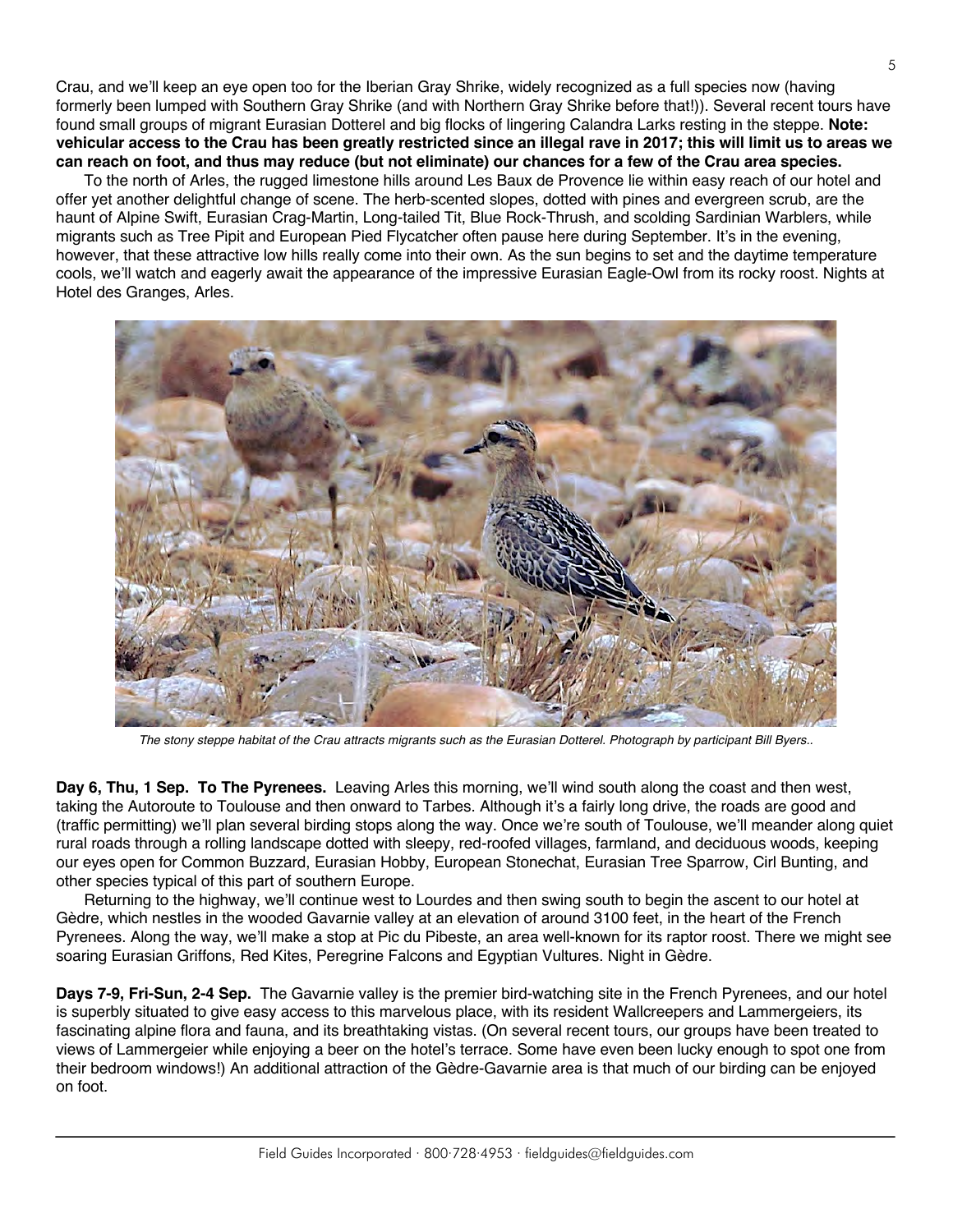We'll begin with a day's ramble to the foot of Gavarnie's magnificent cirque—classified as a World Heritage Site. Surely no one can fail to be impressed by the immensity of these vast glacial cliffs, which here form a huge rock basin on the border between France and Spain. White-throated Dippers and jaunty Gray Wagtails inhabit the swift-flowing mountain streams, with Crested Tit, Goldcrest, and Red Crossbill to watch for in the pines, and Black Redstart, European Serin and the delightful but often elusive Citril Finch to search for in the cirque itself. Mammals of note include Pyrenean Chamois (Isard) and the bulky Alpine Marmot (the latter's loud, birdlike whistles are a characteristic feature of the high alpine grasslands), and participants with an all-around interest in natural history will find plenty of alpine plants and butterflies to distract them from their birding. Above all, this is an excellent spot in which to scour the sheer limestone faces and tumbled boulders for a glimpse of that very elusive crimson-winged cliff-climber—the Wallcreeper. The world's changing climate means we don't see as much snow on our tours as we used to, which means the Wallcreepers haven't always descended from their higher breeding grounds down to the parts of the cirque we reach, so the species is getting considerably harder to find, but we'll give it our best shot!

![](_page_5_Picture_1.jpeg)

*The well-camouflaged Alpine Accentor is an alpine breeder; we'll look for them in the Port de Boucharo, where this individual was seen. Photograph by participant Judie Dunn.*

On our visit to the Port de Boucharo, we can gaze down a glacier-scoured valley into Spain while the immense shapes of Eurasian Griffon, Lammergeier, and Golden Eagle patrol the skies above. Parties of Water Pipits are common on the grassy slopes, and it's here that we'll also hope to find a well-camouflaged Alpine Accentor or two. These are the high passes through which a host of passerine migrants, such as Eurasian Wryneck, Tree Pipit, Rufous-tailed Rock-Thrush, Whinchat, Common Redstart, Blackcap, Garden and Willow warblers, and European Pied and Spotted flycatchers must pass if they are to continue their journeys south. Many birds of prey traverse these same routes, and in early September we have good chances of seeing Short-toed Snake-Eagle, Eurasian Sparrowhawk, and Peregrine Falcon. The dimorphic Booted Eagle and three harriers (Montagu's, Hen, and Eurasian Marsh) are less predictable, but we should see parties of Eurasian Crag-Martins and white-rumped Common House-Martins as well as noisy flocks of Yellow-billed and Red-billed choughs.

We'll also explore the Col du Tourmalet—famous as part of the classic Tour de France bicycle race—as its forested lower slopes are home to Black Woodpecker, Song Thrush, Firecrest, Coal Tit, Eurasian Treecreeper, Common Chaffinch, and Eurasian Nuthatch. Nights in Gèdre.

**Day 10, Mon, 5 Sep.** Bidding farewell to our hotel at Gèdre, we'll make our way to Toulouse, retracing some of the route we made in the opposite direction on Day 6. We will have further opportunities to look for lowland farmland and woodland birds we may have missed so far, including such species as Eurasian Hobby, Booted Eagle, Middle Spotted Woodpecker, Marsh Tit, Eurasian Nuthatch, and Short-toed Treecreeper. We'll plan another picnic lunch and a final afternoon in this wonderful timeless landscape before heading into Toulouse, where we'll spend our final night at a hotel close to the airport. Night in Toulouse.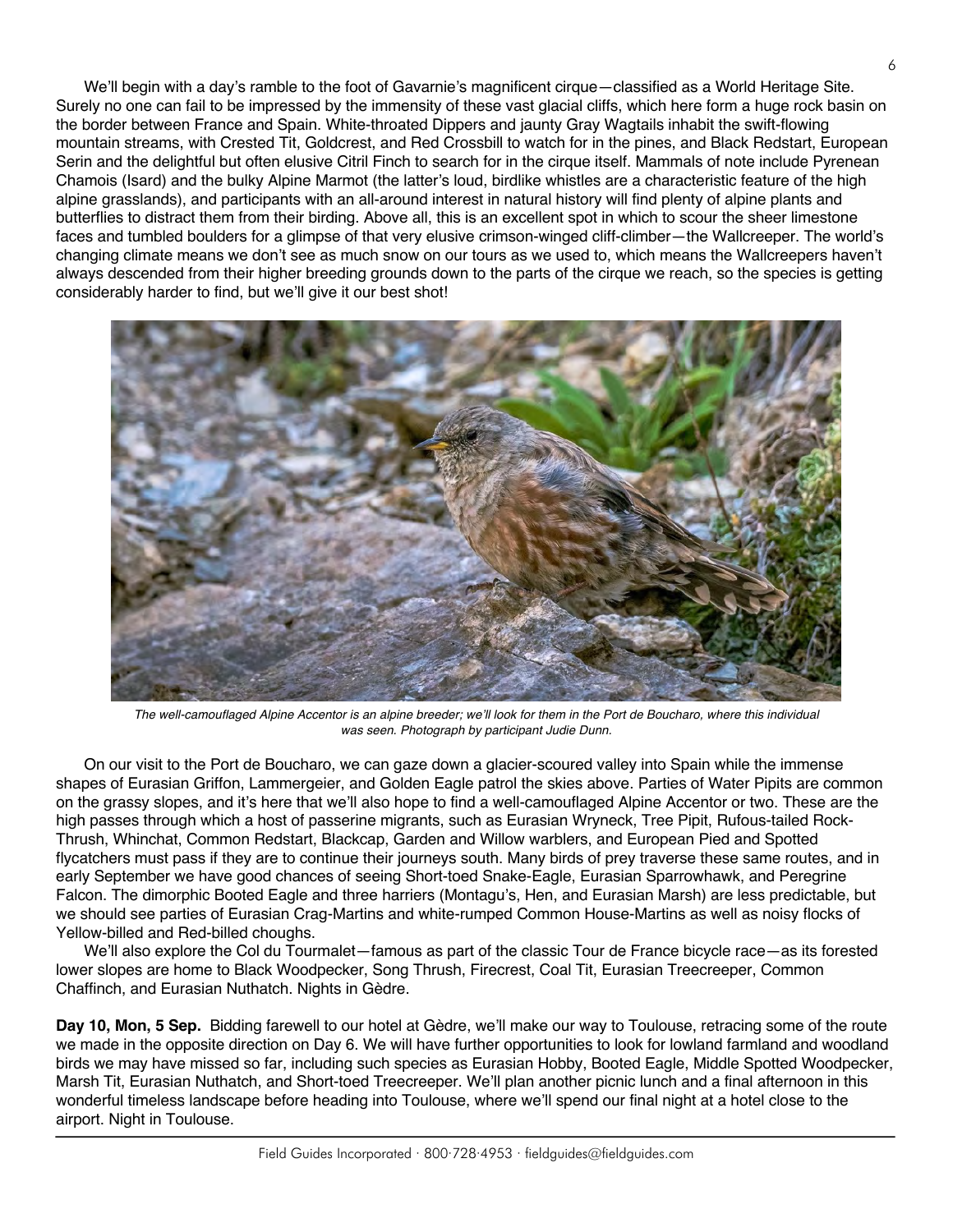**Day 11, Tue, 6 Sep. Flights home.** You may schedule your departure for any time today. Our hotel provides a free shuttle to the airport, which is 5-10 minutes away (depending on traffic). **Please be aware that the hotel shuttle only operates between 5:30 a.m. and midnight**. If you schedule a departure flight that requires leaving the hotel between midnight and 5:30 a.m., you'll need to arrange a taxi (your guide can help); the cost in 2019 was roughly €25. *Bon voyage!*

# **About Your Guides**

**Megan Edwards Crewe** has been birding since childhood, when she discovered she could have her father all to herself (rather than sharing him with her brother and sisters) if she was willing to get up very early on Saturdays and tromp around the woods in search of birds. After graduating from Purdue University, she sampled an impressive variety of jobs (including veterinary technician, park ranger, junior high school science teacher, freelance writer and computer programmer) before discovering Field Guides. Since joining the company more than two decades ago, Megan—who brims with information and enthusiasm has delighted in sharing the wonders and adventures of birding and the

*"Megan Crewe is a star, with superb birding (and people) skills, unbounded patience, and a fascinating trove of bird lore… We were abundantly favored and look forward to future trips with her." J.H., Spring in Cape May*

natural world with tour participants. One unexpected bonus of the job was meeting her husband, Mike, with whom she co-led a trip to France in 2000. After bouncing back and forth between Europe and North America, they now live in a tiny village along the coast of the North Sea in England. She has led tours for Field Guides since 1997, including 21 of our previous Camargue and Pyrenees tours.

**Jay VanderGaast** was introduced to birding by his father, and his obsession with birds was evident by age seven when

he memorized the plates in Peterson's eastern field guide. He went on to earn a B.S. in biology at university and briefly contemplated a career in research, but two years on the mosquito-infested arctic tundra watching ptarmigan do little other than occasionally getting eaten by Gyrfalcons soon put an end to that plan! Instead, he strapped on a backpack and a pair of bins and began roaming the world in search of birds. His travels eventually led him to Costa Rica, where he stumbled into a job as a birding guide at Rancho Naturalista Lodge. Amazed that he was actually getting paid to watch birds, he jealously guarded his position there for six years. His career with Field Guides coincided with the dawn of the new millennium (if you believe that began in 2000!), and since then he has guided more than 100 tours on several continents.

*"Jay VanderGaast was a delight to travel with…incredible at finding the birds and extremely helpful in getting us on the birds—which was much appreciated! ….he made the trip an exceptional experience which I will remember for the rest of my life." L.K., Costa Rica*

Take a look at https://fieldguides.com/our-staff/ for complete schedules for all our guides; just click on a photo.

## **Financial Information**

**FEE: \$4275 from Montpellier**

**DEPOSIT:** \$425 per person **FINAL PAYMENT DUE:** April 29, 2022 **SINGLE SUPPLEMENT (Optional):** \$500 **LIMIT: 12**

**Special Note: Tour fees may be subject to change due to the global economic effects of COVID-19.**

We have published the itinerary and price for this tour with the understanding that during these uncertain times we are likely to encounter unforeseen changes. Some of our tours may incur higher costs due to increases in currency exchange rate fluctuations or COVID-19 related fees imposed by countries and/or suppliers. Travel and hospitality companies all over the world have been adversely affected by the pandemic, and there is no guarantee that all of the lodging and transportation we have booked for this tour will still be available at the time of departure. We hope to maintain our services as indicated in our itinerary as well as our published tour fee. However, if changes are required we will make every effort to maintain the quality of the itinerary as it is published with the most appropriate substitutions available. Should any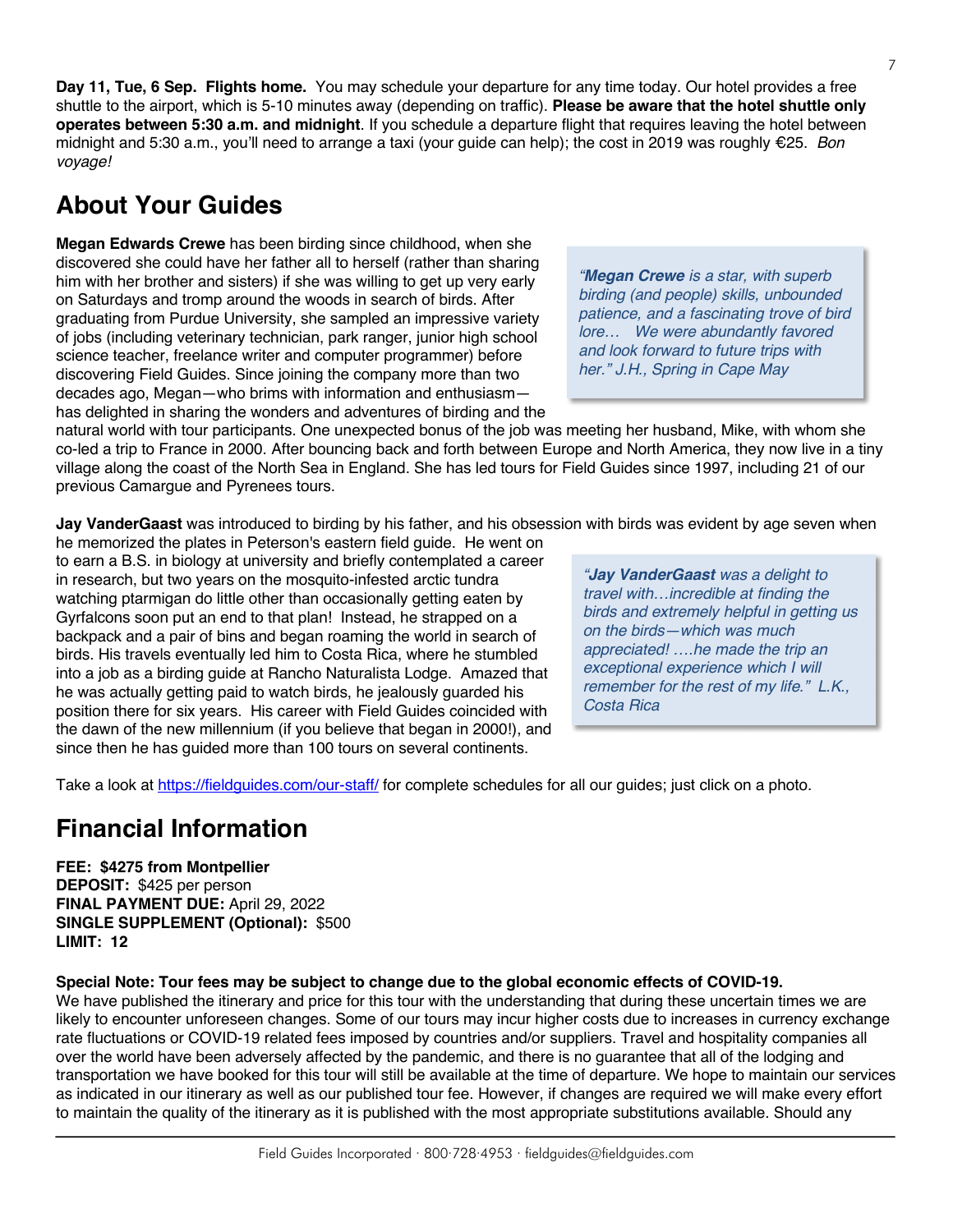necessary changes or other unforeseen causes result in an increase in service rates to us, we reserve the right to pass on those increases in fees to the tour participant.

### **Other Things You Need to Know**

**TOUR MANAGER:** The manager for this tour is Nicole Cannon. Nicole will be happy to assist you in preparing for the tour. If you have any questions, please don't hesitate to call her on her direct line at 512-900-7792 or email her at: ncannon@fieldguides.com

**ACCOMMODATIONS:** Accommodations are comfortable throughout the trip, though rooms are cozy in typical European fashion. All rooms have en-suite bathrooms (most have showers only), while our hotel in the Pyrenees has only showers. Guaranteed non-smoking rooms are available in Gedre (where the entire building is a non-smoking area) and in Toulouse on the final night of the tour.

**ALTITUDE:** The highest altitude we'll reach on the tour will be about 7600', on the hills above the Col du Tourmalet, and at the Port de Boucharo. Our hotel in the Pyrenees sits at about 3100'. While we'll spend a fair bit of our time in the mountains on foot, and while there are naturally some steeper sections on the trails we'll take, our pace will be slow enough so as to present little difficulty to anyone in reasonable health. The terrain varies from roadsides and well-trodden paths to occasional (optional) scrambling over rocks and streams, punctuated by frequent stops for birding.

**DOCUMENTS:** A current passport valid three months beyond the date of your return is necessary for US citizens to enter France. However, we recommend that your passport be valid for at least 6 months beyond the dates of your visit, as regulations vary from country to country, and are subject to change. If you are not a US citizen, please check with the French consulate nearest you for entry requirements. Information about consulates and entry requirements is generally available online, or you can contact us and we will be happy to look this up for you. Passports should have an adequate number of blank pages for the entire journey. Some countries require a blank page for their stamp, so as a precaution it is best to have one blank page per country you will visit or transit.

**AIR ARRANGEMENTS**: *Please note that the tour begins in Montpellier and ends in Toulouse*. When departing from the US, an overnight flight will be necessary. *If you choose to make your own airline arrangements, please be sure to arrive in Montpellier to meet the group by 3:00 p.m. on Day 2 (Aug 28). You may depart Toulouse at any time on Day 11 (Sep 6).*

Field Guides is a full service travel agency and your tour manager will be happy to assist you with flights to join this tour. Field Guides does not charge a service fee for these services to clients booking a tour. However, we understand that tech-savvy clients often prefer to shop online or that you may wish to use mileage to purchase tickets. Regardless of which method you choose, your tour manager will be happy to provide assistance regarding ticket prices and schedules, along with rental cars and extra hotel nights as needed.

Please be sure to check with your tour manager prior to purchasing your ticket to make sure the flights you have chosen will work well with the tour itinerary and that the tour is sufficiently subscribed to operate. Once purchased, most airline tickets are non-refundable and carry a penalty to change. Field Guides cannot be responsible for these fees. **Also, it is imperative that we receive a copy of your comprehensive flight itinerary—including any and all flights not covered in the tour fee—so that we may track you in the event of missed connections, delays, or other mishaps.**

**LUGGAGE:** Please be aware that many airlines have recently modified their luggage policies and may charge additional fees for checked bags. Updates could easily occur before your departure, so you may wish to contact your airline to verify its policy. Additional charges for bags on any flights will be the client's responsibility.

**TOUR INCLUSIONS/EXCLUSIONS:** The **tour fee** is **\$4275** for one person in double occupancy from Montpellier. It includes all lodging from Day 2 through Day 10, all meals from dinner on Day 2 through breakfast on Day 11, all ground transportation, entrance fees, and the guide services of the tour leader(s). Tipping for hotel staff and restaurant staff is included in your tour fee and will be handled for the group by your Field Guides leader(s). However, if you would like to recognize your Field Guides leader(s) or any hotel staff for exceptional service, it is entirely appropriate to give an additional tip. We emphasize that such tips are optional and not expected.

The above fee does not include your airfare to Montpellier and from Toulouse, airport taxes, visa fees, any checked or carry-on baggage charges imposed by the airlines, any alcoholic beverages, phone calls, laundry, or other items of a personal nature.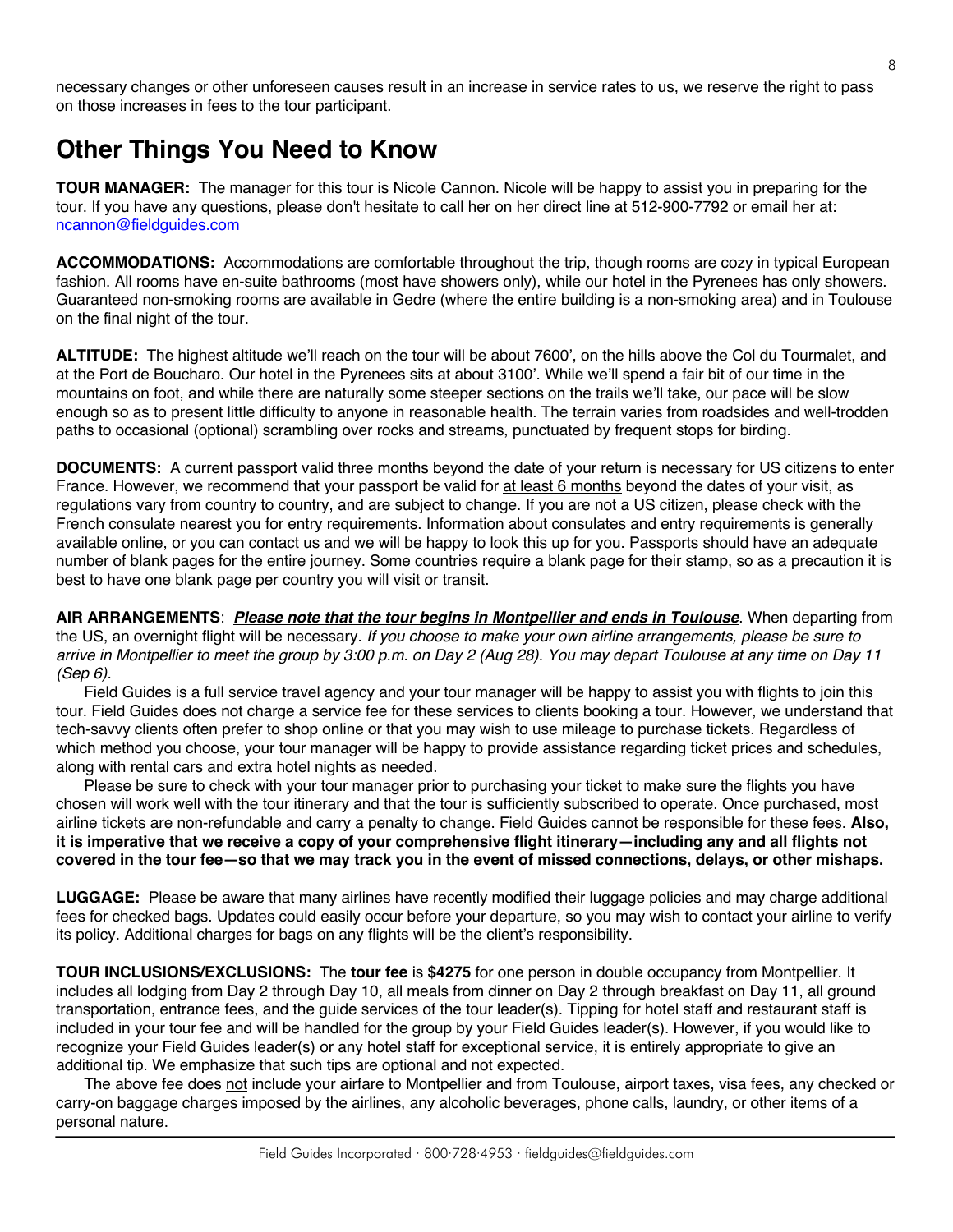The **single supplement** for the tour is **\$500**. If you do not have a roommate but wish to share, we will try to pair you with a roommate from the tour; but if none is available, you will be billed for the single supplement. Our tour fees are based on double occupancy; one-half the cost of a double room is priced into the tour fee. The single supplement is calculated by taking the actual cost of a single room and subtracting one-half the cost of a double room (plus any applicable taxes).

**TOUR LIMITS:** Our limits are firm and we don't exceed the limit by one to accommodate a couple when only one space remains open. However, on occasion, we will send along a guide in training on a tour. In these cases, the guide in training will be taking a seat in the van or bus. Our guides will have a rotation system within the vehicle so that clients share the inconvenience equally. We hope this minor inconvenience will be more than offset by the advantages of having another guide along.

**TOUR REGISTRATION: To register for this tour, please [contact our office](https://fieldguides.com/contact-us/)**. Our office will be in touch with you by email by the next business day (Mon-Fri) with instructions on how to complete our new electronic registration form and medical questionnaire. (We are no longer accepting the paper version.)

Please mail your **deposit of \$425** per person, or see our Payment Options at [https://fieldguides.com/payment](https://fieldguides.com/payment-options/)[options/](https://fieldguides.com/payment-options/) . **Full payment** of the tour fee is due 160 days prior to departure, or **by April 29, 2022. We will bill you for the final payment at either 160 days or when the tour has reached sufficient subscription to operate, whichever date comes later.**

Please note that if you are traveling on a tour **outside your country of domicile** (for example, outside the US for US residents), we will require **proof of travel insurance**. Since the cost of your trip insurance and airline tickets is generally non-refundable, please do not finalize these purchases until you have received final billing for the tour or have been advised that the tour is sufficiently subscribed to operate by your tour manager

**SMOKING:** Almost all of our clients prefer a smoke-free environment. If you smoke, please be sensitive to the group and refrain from smoking at meals, in vehicles, and in proximity to the group on trails and elsewhere. Please note that smoking is not permitted anywhere in our Gedre hotel.

**CANCELLATION POLICY: FOR 2022 TOURS:** Refund of deposit and payment, less \$100 handling fee, will be made if cancellation is received up to 160 days before departure. If cancellation occurs between 159 and 70 days before the departure date, 50% of the tour fee is refundable. Thereafter, all deposits and payments are not refundable and nontransferable. **FOR 2023 TOURS & BEYOND:** Note that beginning in 2023, the 50% refund period will become 179 to 90 days before departure, with no refund thereafter.

Our cancellation policy only applies to payments made to Field Guides for tour (and any services included in those fees). Airline tickets not included in the tour fee and purchased separately often carry penalties for cancellation or change, or are sometimes totally non-refundable. Additionally, if you take out trip insurance the cost of that insurance is not refundable, so it is best to purchase the policy just prior to making full payment for the tour or at the time you purchase airline tickets, depending upon the airline's restrictions.

The right is reserved to cancel any tour prior to departure. In most such cases, full refund will constitute full settlement to the passenger. Note this exception, however: If you have been advised pre-tour that there is a non-refundable portion of your tour fee no matter the reason for Field Guides cancellation of the tour, that portion will not be refunded. The right is reserved to substitute in case of emergency another guide for the original one.

**TRIP CANCELLATION & MEDICAL EMERGENCY INSURANCE:** We strongly recommend you consider purchasing trip cancellation (including medical emergency) insurance to cover your investment in case of injury or illness to you or your family prior to or during a trip. If you are traveling on a tour **outside your country of domicile** (for example, outside the US for US residents), we will **require proof of travel insurance**. Because we must remit early (and substantial) tour deposits to our suppliers, you acknowledge and agree that we will not issue a refund when cancellation occurs within 70 days of departure, and only a partial refund from 70 to 159 days prior to departure (see CANCELLATION POLICY). In addition, the Department of State strongly urges Americans to consult with their medical insurance company prior to traveling abroad to confirm whether their policy applies overseas and if it will cover emergency expenses such as a medical evacuation. US medical insurance plans seldom cover health costs incurred outside the United States unless supplemental coverage is purchased. Furthermore, US Medicare and Medicaid programs do not provide payment for medical services outside the United States.

When making a decision regarding health insurance, Americans should consider that many foreign doctors and hospitals require payment in cash prior to providing service and that a medical evacuation to the United States may cost